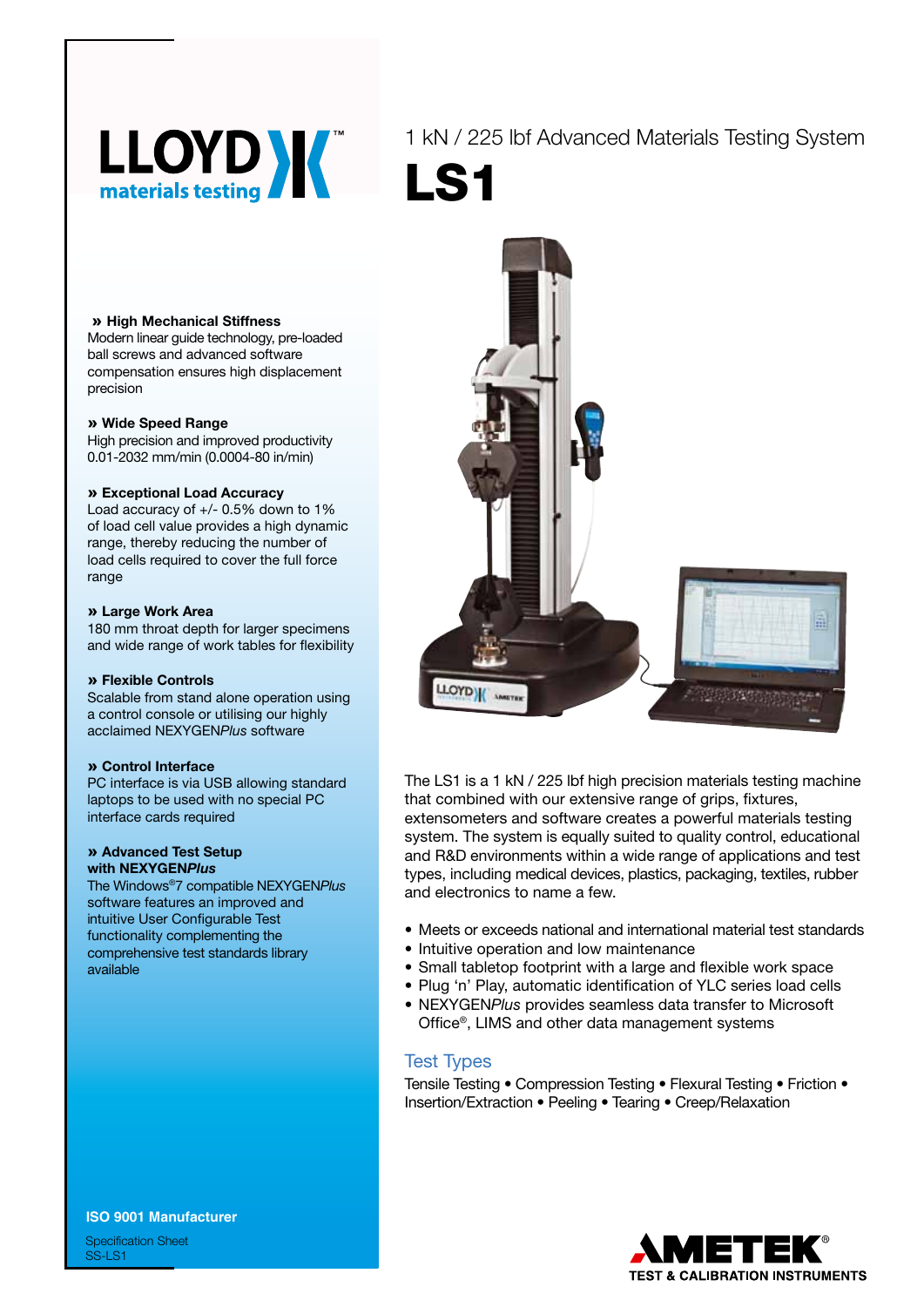# **LLOYD W**

## **NEXYGEN***Plus* **Materials Testing and Data Analysis Software**



NEXYGEN*Plus* materials testing software is the hub of the Lloyd Instruments materials testing system. This extraordinarily easy to use and flexible software, allows the operator to control and monitor all aspects of the system from a single front end, ensuring fast, reliable and powerful testing and data analysis for tensile, compression, peel, creep, relaxation and flexural test applications.

## **Multi-lingual**

NEXYGENP*lus* software is available in the following languages: English • Spanish • French • German • Italian • Danish • Turkish • Chinese • Russian • Polish

## **Test Creation**

Getting started with NEXYGEN*Plus* is simple, thanks to:

- An extensive built-in library of test methods covering ASTM, DIN, EN, ISO and other standards
- • Test wizards for tension, compression, tearing, peeling, friction and flexural tests
- The User Configurable Test facility, ideal for product and component testing, R&D use and specialised testing

## **New User Configurable Test**

The new User Configurable Test enables users to quickly build advanced multi-stage test routines using simple built-in commands.



#### **Features**

- Large built-in library of test methods meeting international test standards
- Intuitive User Configurable Test facility
- Video and still capture for visual analysis
- User access settings and data traceability enabling compliance with FDA 21 CFR Part 11
- Built in SPC functionality for continuous monitoring of process parameters such as Cp and Cpk
- Microsoft Office® integration for seamless transfer of data to familiar Windows® packages, Windows® 7 compatible
- Versatile data export facility to LIMS, SPC or data management systems
- Test automation and batch testing



## **Video and Still Picture Capture**

Whether for advanced sample failure analysis or presentation of test results, video and stills capture is a feature unique to NEXYGEN*Plus*. Video and/or still pictures are synchronised with the stress/strain data and can be replayed or shown at specific points during the test in the graphical display. To utilise these powerful features simply connect your web cam or analogue video camera to your PC.

## **Test Automation and Customisation**

To facilitate the increasing use of automation in manufacturing, NEXYGEN*Plus* has been developed with powerful utilities for systems integration. Typical integration projects include:

- Automated sample handling
- In-line testing
- Monitoring of parameters from other sensors, e.g. thermocouples and strain gauges
- Customisation of the user interface and other functionality via the integrated Microsoft VBA module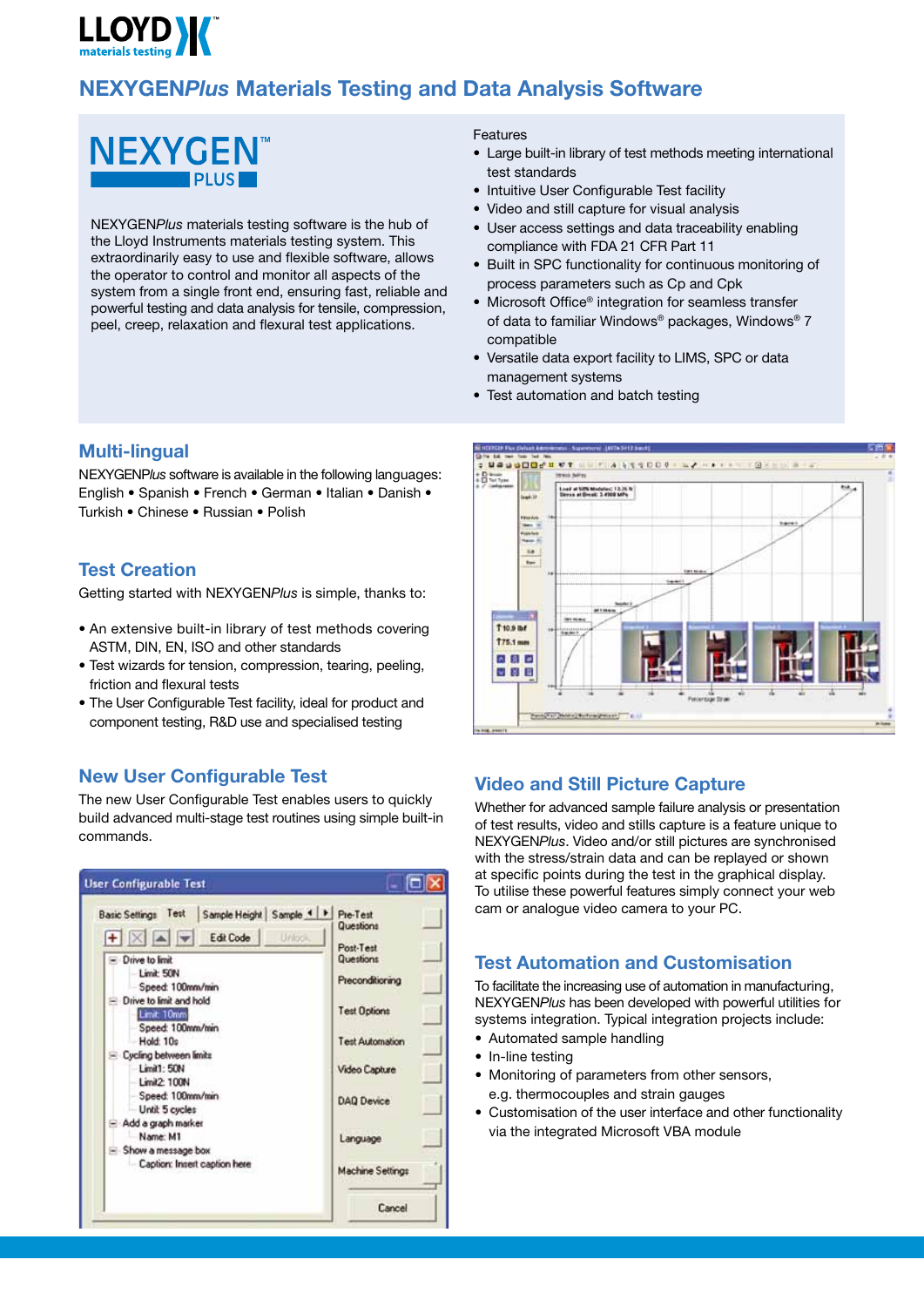





## **Grips and Fixtures**

Choose from a wide range of standard grips and fixtures as well as custom designed versions.

- Wedge action grips for rigid samples
- Pneumatic action grips for faster sample clamping
- Vice action grips for film and semi rigid materials
- Compression platens available in many sizes
- 3 and 4 point bending jigs
- • Self tightening grips to reduce operator fatigue
- Bollard grips for wire and rope testing

## **Extensometers**

Lloyd has a complete range of contact and non-contact extensometers available.

- • EX*Plus* General Purpose Contacting Extensometers, 250 to 800 mm travel
- Laserscan 200 Non-Contacting Extensometer, 2000 mm travel
- STGA High Resolution Strain Gauge Extensometer, 10 to 80 mm travel
- VE1 High Resolution Non-Contacting Video Extensometer The LS1 accepts up to 3 external inputs using an external interface. As standard the LS1 accepts one extensometer input using a cable loom.

## **Load Cells**

The machine uses Plug'n'Play YLC Series load cells. The load cells feature anti-rotation collars to avoid load train twist and facilitating easy axial alignment. 8 interchangeable YLC load cells are available with different load ratings and resolution.

## **Technical Specification**

| <b>Force Capacity</b>                                         | 1000 N (225 lbf)                                        |
|---------------------------------------------------------------|---------------------------------------------------------|
| Max. Crosshead Travel, Standard Travel (Between the Eye Ends) | 500 mm (19.7 in)                                        |
| Max. Crosshead Travel, Extended Travel (Between the Eye Ends) | 800 mm (31.5 in)                                        |
| Crosshead Speed Range                                         | 0.01-2032 mm/min (0.0004-80 in/min)                     |
| Max. Return Speed                                             | 2032 mm/min (80 in/min)                                 |
| Speed Accuracy (Unloaded)                                     | +/-0.2% of selected speed from 2% to 100% of max. speed |
| Min. Load Resolution (Load Cell Specific)                     | $0.0001N(2.2x10^{-5}$ lbf)                              |
| Load Cell Accuracy                                            | $+/-0.5\%$ from 1% to 100% of load cell value           |
| <b>Extension Resolution</b>                                   | $< 0.15$ microns                                        |
| Data Sampling Rate                                            | 8kHz                                                    |
| Distance accuracy                                             | $+/-0.2\%$ of reading from 2% to 100% of max. travel    |
| Load Measuring System                                         | EN ISO 7500:2004, Class 0.5 ASTM E4                     |
| <b>Relative Humidity</b>                                      | 20% to 85%                                              |
| <b>Operating Temperature</b>                                  | +5 to 35°C (41 to 95°F)                                 |
| Storage Temperature                                           | -17 to $54^{\circ}$ C (0 to $130^{\circ}$ F)            |
| Supply Voltage (+/- 10%)                                      | 115VAC/230VAC, 50-60Hz                                  |
| Max. Power Requirement                                        | 150VA                                                   |



## **Flexible and Safe work area**

The machine can be equipped with an expanded work table, a T-slot table or a drip tray. For safety splinter shields with electrical interlocks are available in three different heights.

## **Large Sample Testing**

The LS1 is fully compatible with the unique pogo system from Lloyd Instruments, here shown with a dual column machine. The pogo system allows testing of very large samples up to 2 x 2 m (78.7 x 78.7 in) in size with the added benefit of optional elevated and low temperature testing capability.



*All systems conform to relevant EU standards and are CE marked. On site verification as per ASTM E4 and ISO 7500-1 recommended.*